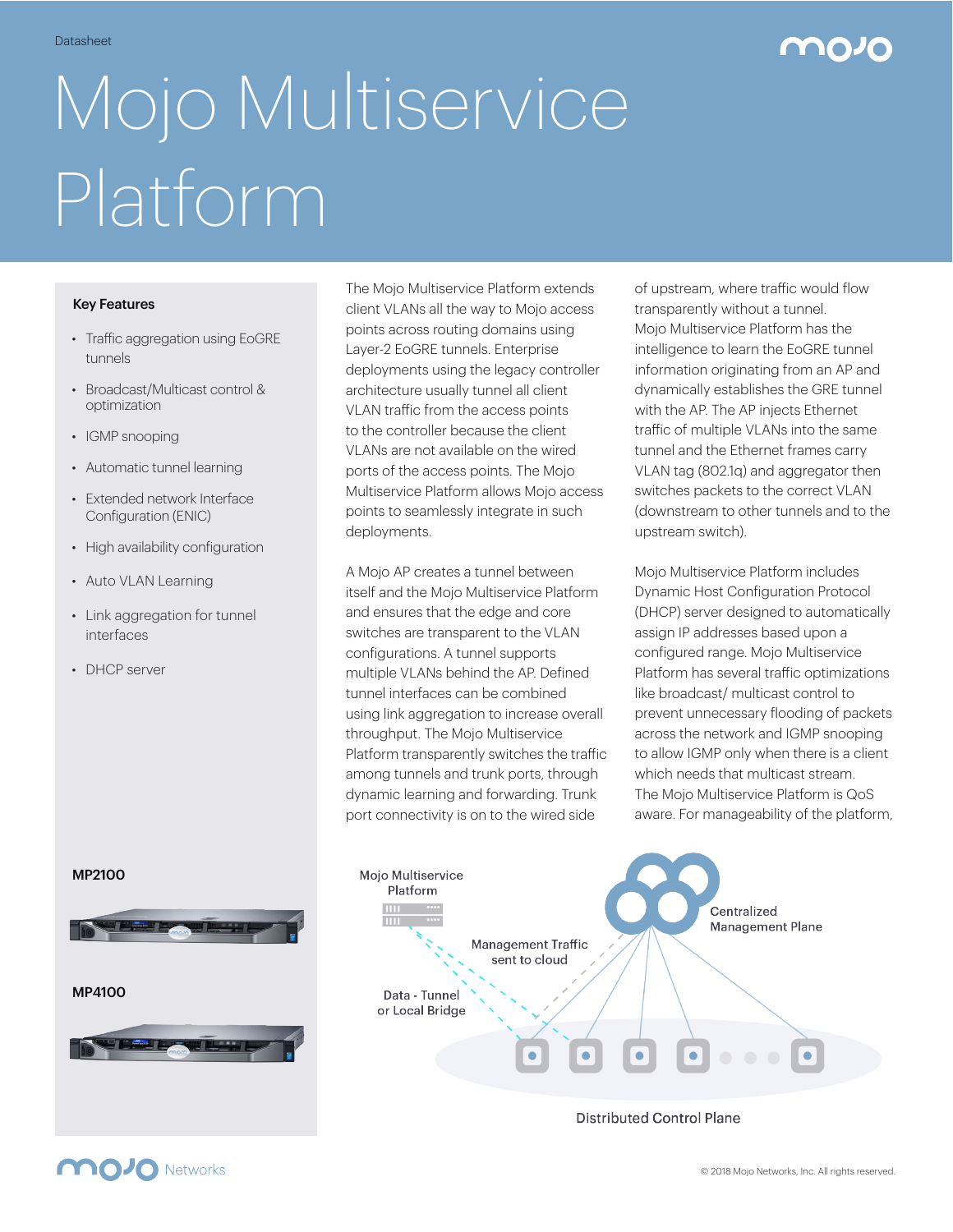configurations can be easily saved and restored in addition to a High Availability (HA) mode of deployment.

#### High-Level Architecture

Mojo Multiservice Platform creates an alternative data plane. Data can be locally branched out or it can be tunneled to the traffic aggregator. The choice depends on the deployment use case.

#### Communication Topologies Supported

Communication is possible between wireless clients belonging to the same VLAN, wired and wireless clients on the same VLAN or clients belonging to different VLANs.

#### Intra-VLAN

A sample configuration and traffic flow within the same VLAN between two wireless clients and that between a wireless client and wired client using the Mojo Multiservice Platform is shown in the figure. The Mojo Multiservice Platform bridges traffic belonging to the same VLAN.



#### Inter-VLAN

A sample configuration and traffic flow between wireless clients on different VLANs using the Mojo Multiservice Platform, a distributed switch and an enterprise router is shown in the figure. An upstream Layer 3 device routes the inter-VLAN traffic across VLANs.

#### Product Specifications

| <b>Specifications</b>              | <b>MP2100</b>               | <b>MP4100</b>                |
|------------------------------------|-----------------------------|------------------------------|
| Product Type                       | Mojo Multiservice Platform  | Mojo Multiservice Platform   |
| Use-Case                           | Small campus, Remote branch | Medium campus, Remote branch |
| Form Factor                        | 1U rack                     | 1U rack                      |
| Max Number of Supported Tunnels    | 1,000                       | 10,000                       |
| Max Number of Supported Client MAC | 100 K                       | 1 Million                    |
| Throughput                         | 4 Gbps                      | 20 Gbps                      |